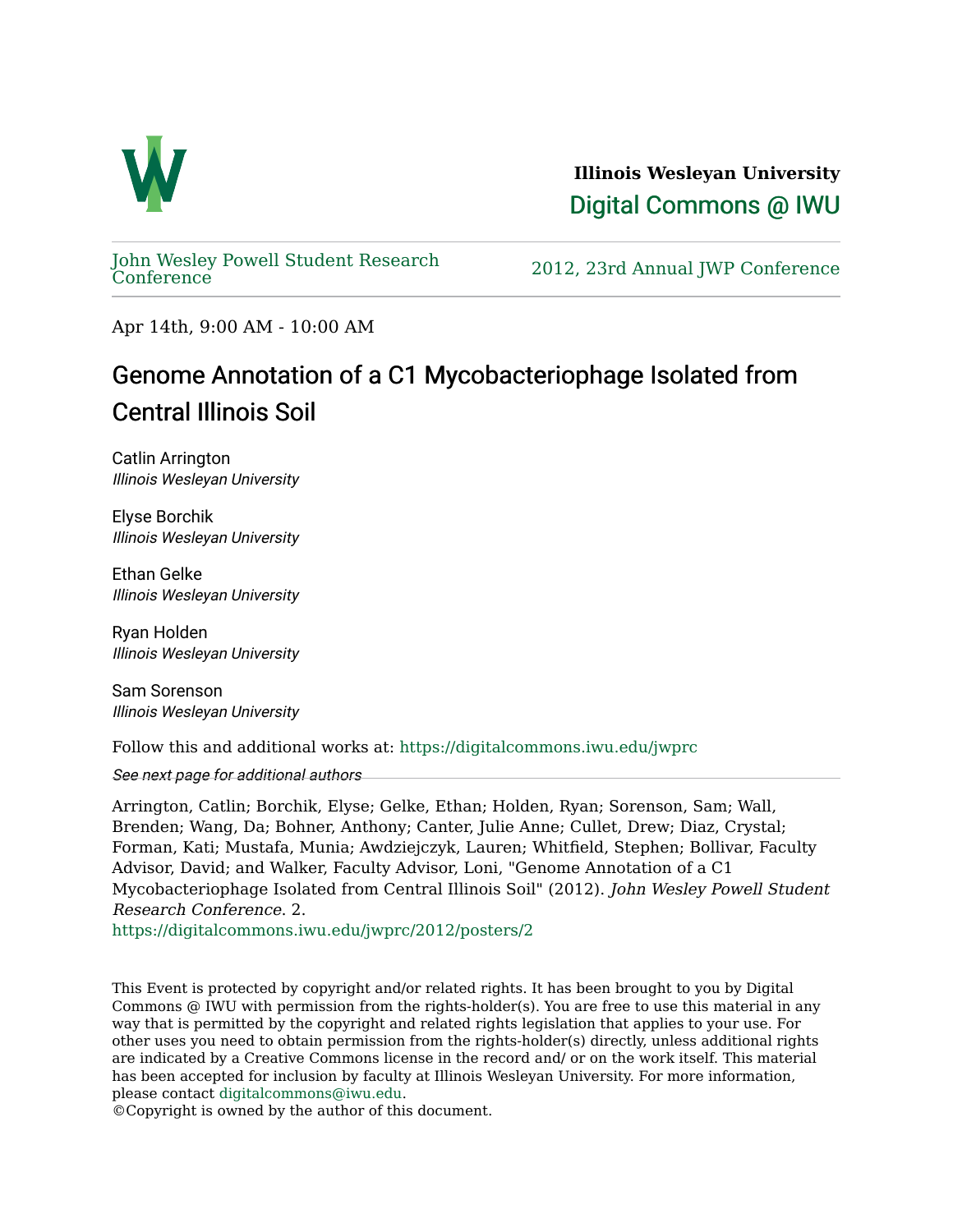## Presenter and Advisor Information

Catlin Arrington; Elyse Borchik; Ethan Gelke; Ryan Holden; Sam Sorenson; Brenden Wall; Da Wang; Anthony Bohner; Julie Anne Canter; Drew Cullet; Crystal Diaz; Kati Forman; Munia Mustafa; Lauren Awdziejczyk; Stephen Whitfield; David Bollivar, Faculty Advisor; and Loni Walker, Faculty Advisor